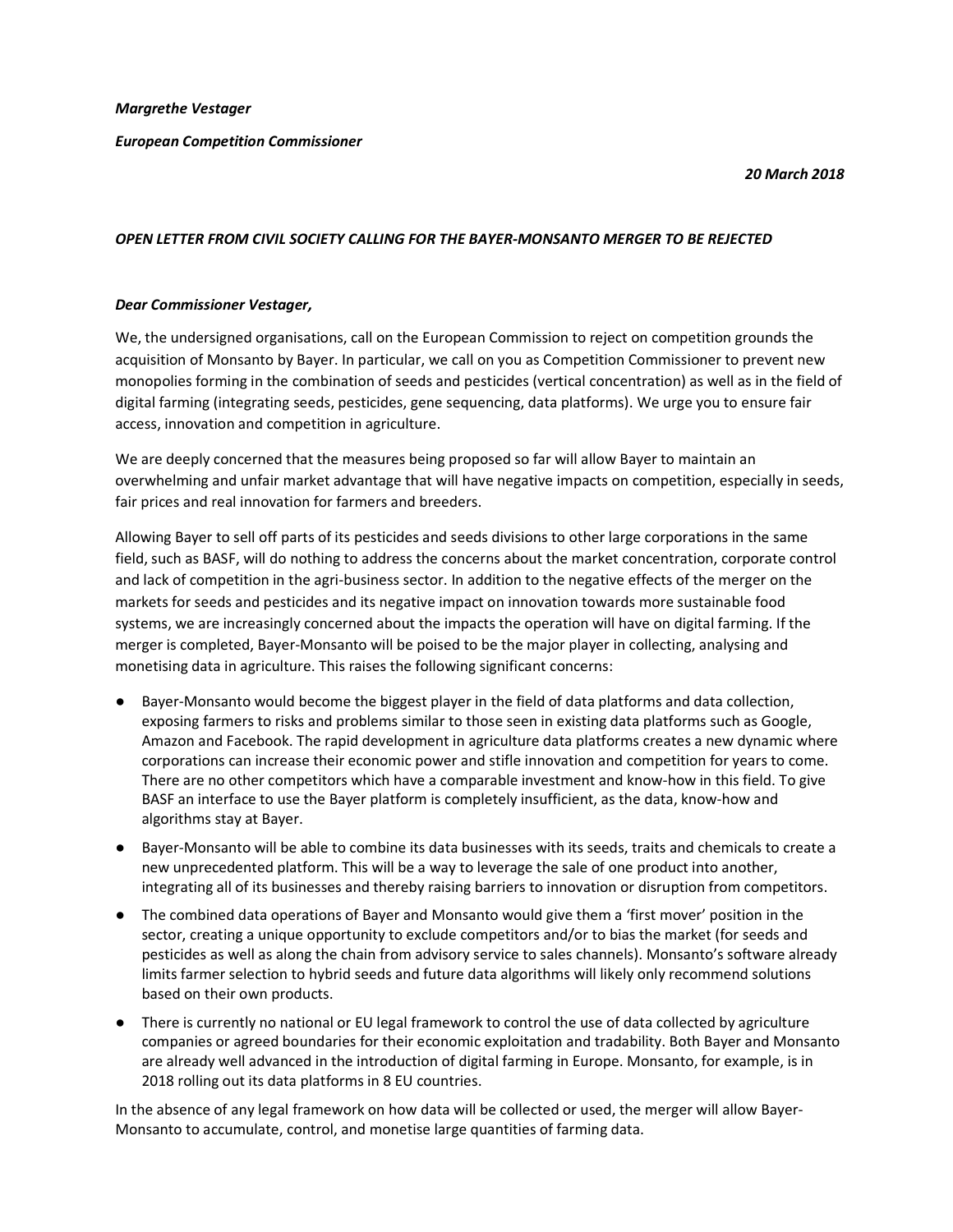There is very little public support for this merger and a recent opinion poll shows that the majority of citizens want the Commission to block it. Any proposal to agree the merger will increase people's sense of powerlessness, and imply that their voices do not matter. We expect the European Commission to represent and defend the public interest on this issue.

We therefore call on the European Commission to reject the Bayer-Monsanto merger in order to prevent a further concentration of the seeds and pesticides markets as well as the creation of a dominant market position in the field of agricultural data.

### **Signed**

Friends of the Earth Europe WeMove.EU Oxfam PAN Europe Greenpeace Save Our Seeds Birdlife Europe European Coordination Via Campesina (ECVC) Slow Food ARC2020 EEB IATP Europe Food & Water Europe Compassion in World Farming Corporate Europe Observatory CIDSE Fair Trade Advocacy Office (FTAO) CONCORD Europe ACT Alliance EU IFOAM EU COAR))) Navdanya International EcoNexus SEEDS ACTION NETWORK Rettet den Regenwald INKOTA-netzwerk e.V. FDCL e.V. Arbeitsgemeinschaft bäuerliche Landwirtschaft, AbL Companions for Hope Arche Noah VEREIN FOCSIV Aktion Agrar Werkstatt Ökonomie e. V. Goliathwatch Forum Umwelt und Entwicklung // German NGO Forum on Environment and Development Sustain Die Freien Bäcker Biovision **MISEREOR** Brot für alle Coordination gegen BAYER-Gefahren Stop Bayer Monsanto Zahony pro skolky Asociace socialniho zemedelství